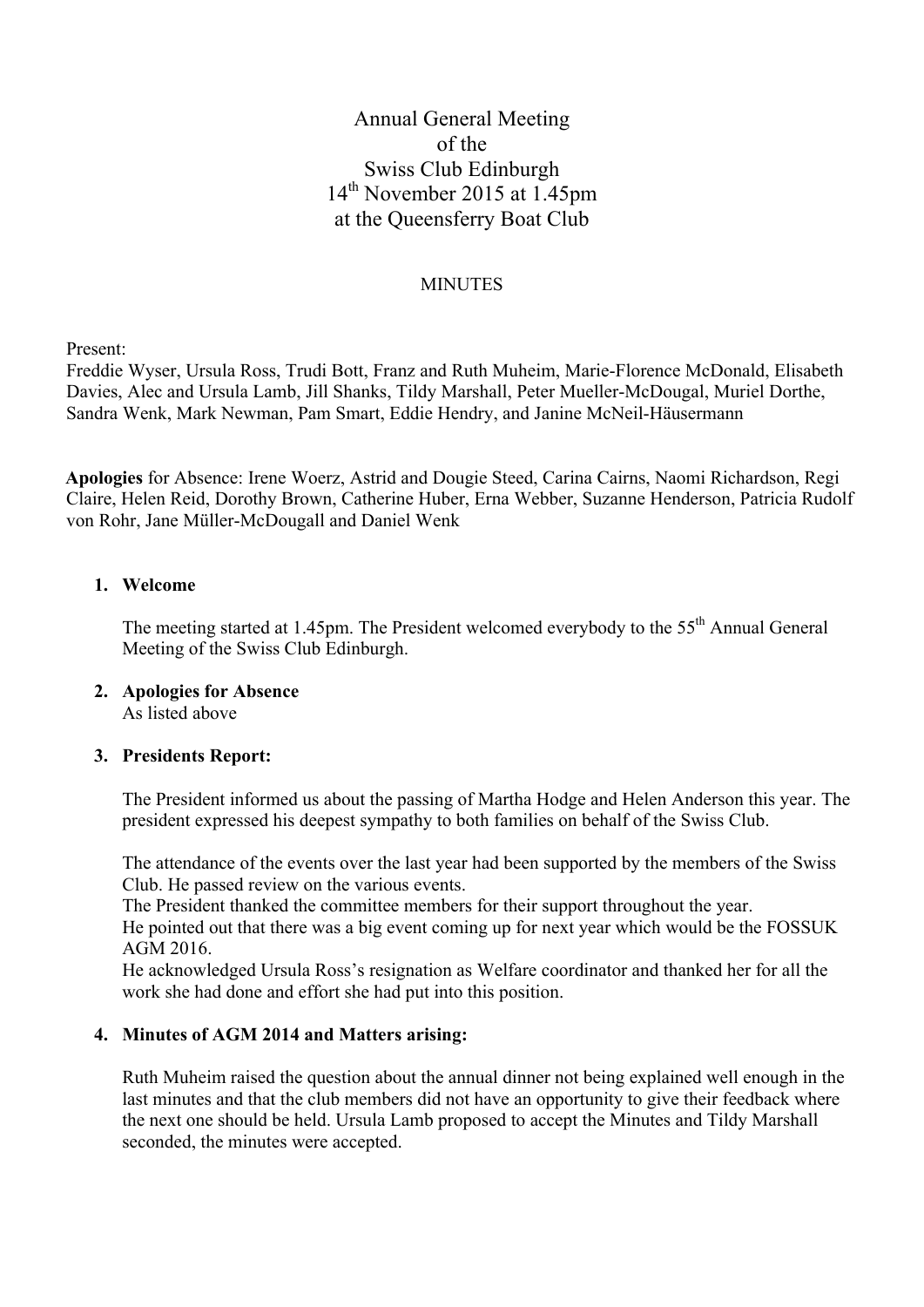# **5. Treasurer's Report:**

The Treasurer was pleased to announce that the Club is in good health. The Membership had increased from 44 to 45 members. The balance on 31 October 2015 was £2586.45. The increase was less than the previous year due to the fact that we had invited the Gospel Choir to our 1<sup>st</sup> August celebrations in North Berwick. The Fondue was priced slightly more than before and contributed a profit which offset the cost of the Christmas Party. A donation had been made to the Red Cross in aid of the Ebola Crisis which had been sanctioned by the committee. Mark Taylor has examined accounts and has agreed to continue in his function. Alec proposed to have the subscription fee remaining at £15.00 per member.

A discussion started about the money in the bank. Trudi suggested to lower the subscription fee and to use some of the funds. Pam Smart said we should reconsider that as we might need funds for our next big anniversary. Franz Muheim suggested that the subscription fee should remain the same and that the club should dip into the funds whenever necessary eg Fondue, special events. Alec discussed the principal of having some funds in the bank in view of the coming FOSSUK AGM. Peter Mueller proposed to use funds to update the Website. Franz mentioned that even FOSSUK's webpage costs as well and pointed out that the upkeep should by managed by somebody.

# **6. Budget and Membership Fee:**

Pam proposed to keep the fee at £15.00 per head and Franz seconded. The vote was taken by 17 people, with 2 objections.

It was agreed that it is useful to have reserve funds but to review this point again at next years AGM after this year's passing.

Franz Muheim proposed to accept the financial reports and was seconded by Jill Shanks.

# **7. Welfare Report:**

Ursi reports on the Benevolent Fund. Flowers and cards have been paid out of that fund. If the Club wants to continue with this tradition the club will have to pay for these expenses in future. It was pointed out that the Club has always paid for floral contributions for over 80's.

Founder member Helen Anderson, 89, passed away this year and Ursi said that there will be an obituary in the next issue of the Swiss Review.

Nelly Robson is still in good fettle. Tildy Marshall is 92 and is still enjoying outings when supported by other members/friends.

Erna Webber, 89, is relatively fine. She has had a knee replacement.

The Ellis' are also in good spirit considering their ages.

Ursi thanked the club members for their help and support in transporting the elderly members throughout the year.

Ursi has had her own health issues and has decided to resign form her post as health officer with immediate effect.

Franz thanked Ursula for all her hard work and enquired about the status quo of the Benevolent fund. Ursi informed that it will fold up and also explained that only people who have worked in Britain would be able to benefit from any of the money if needed. The money will be sent to London were it will be ring fenced and looked after by the embassy. Ursula Ross also gave a brief account of the history of the Benevolent Fund and who was in it.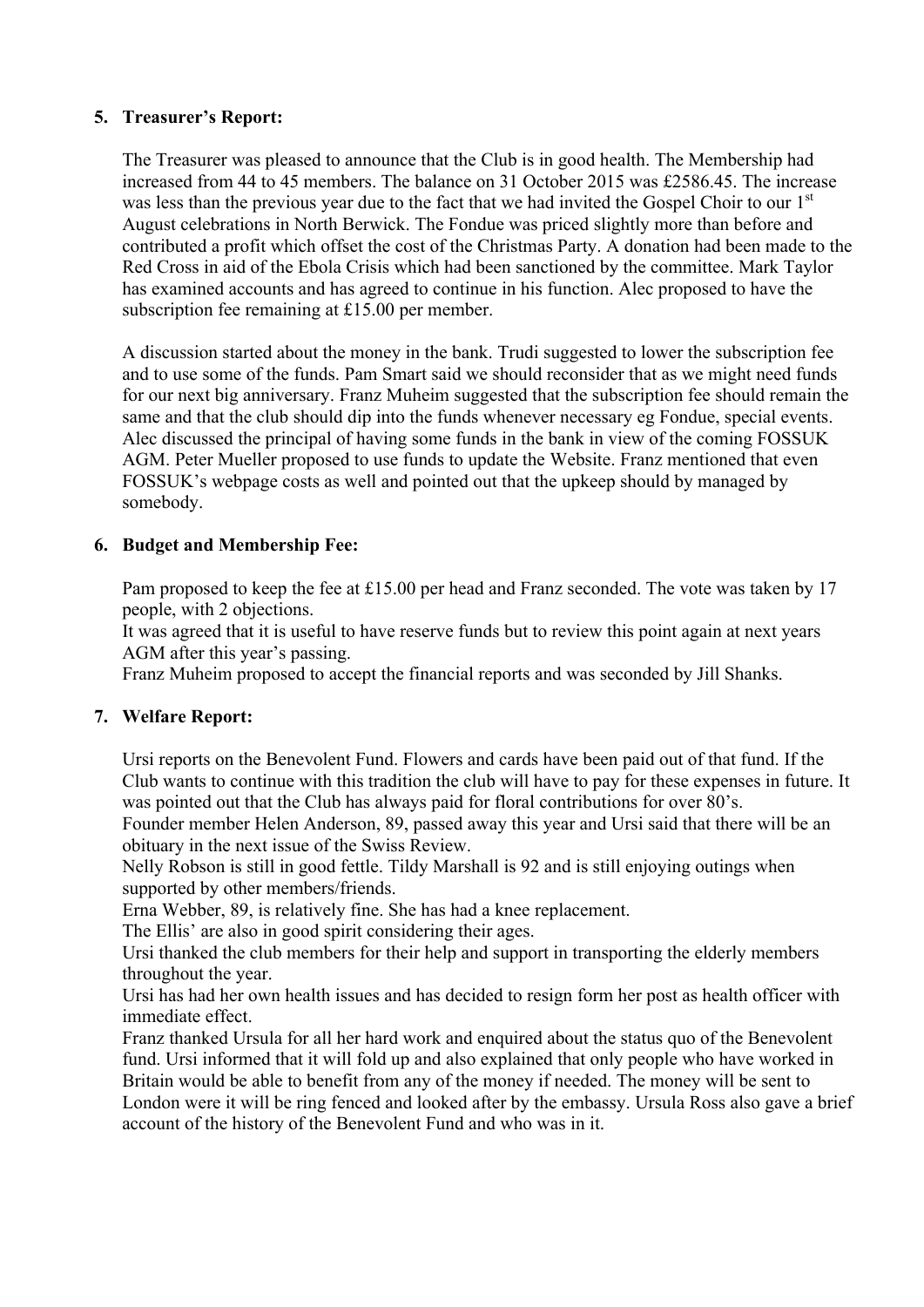#### **8. Elections of Office Bearers and Committee Members:**

The position of Janine McNeil has to be reelected.

Janine offered to stay on as secretary and gets reelected.

Ursula Ross asked who would like to take over the position as Welfare officer. She explained the role of that position (taking flowers and birthday cards to elderly members and staying in touch with the elderly members; on very rare occasion hospital visits).

Peter Mueller suggested that we need more younger people in the committee. Clubs like ours needed to attract younger people to sustain themselves and to look forward. Peter proposes Sandra Wenk as a new committee member and put it to the floor for discussion. Sandra said she would be happy to help but was not entirely sure she would be the right person for this position. However she would suggest that this role might possibly be done by two people. Alec Lamb also pointed out that there aren't many elderly people living outside of Edinburgh. Freddie put to the floor that Sandra Wenk and Ruth Muheim would join the committee. Ruth would be happy to help but also makes clear that if there is need that flowers and cards will be sent if there is no way of visiting people at that time.

Sandra and Ruth get elected as new committee members in joint position of the Welfare.

The committee for 2015/2016 is as follows:

| <b>President:</b>         | Freddie Wyser               |
|---------------------------|-----------------------------|
| <b>Vice President:</b>    | Irene Woerz                 |
| Secretary:                | Janine McNeil-Häusermann    |
| Treasurer:                | Alec Lamb                   |
| <b>Committee members:</b> | Jill Shanks and Ursula Lamb |
| Welfare:                  | Ruth Muheim and Sandra Wenk |

#### **9. Correspondence:**

There was no correspondence this year

# **10. AOCB:**

The program for 2015/2016 will be discussed at the next committee meeting and members were asked to put any suggestions forward. The program was opened for discussion. The known dates for the program are:

**6 December 2015 Christmas Party and Samichlaus** event at the Saughtonhall Community Centre from 2.30 to 5pm.

The **Annual Dinner** will take place at the Balmoral Hotel on **Friday, 29th January 2016**. The cost is set at £45.00 per head. Peter kindly offered wine for that evening and Freddie has the Champagne from previous events. Freddie said that the corkage is £10 per bottle, Peter pointed out that that was a discount rate for us.

Ruth puts to the floor that we should perhaps change the venue for next year as we had this discussion last year because of the high cost. Change of venue will be put onto Agenda for Committee meeting for discussion. The committee was urged to take into account that the cost factor is quite major for some of our members.

Freddie pointed out that we get a good deal at the Balmoral.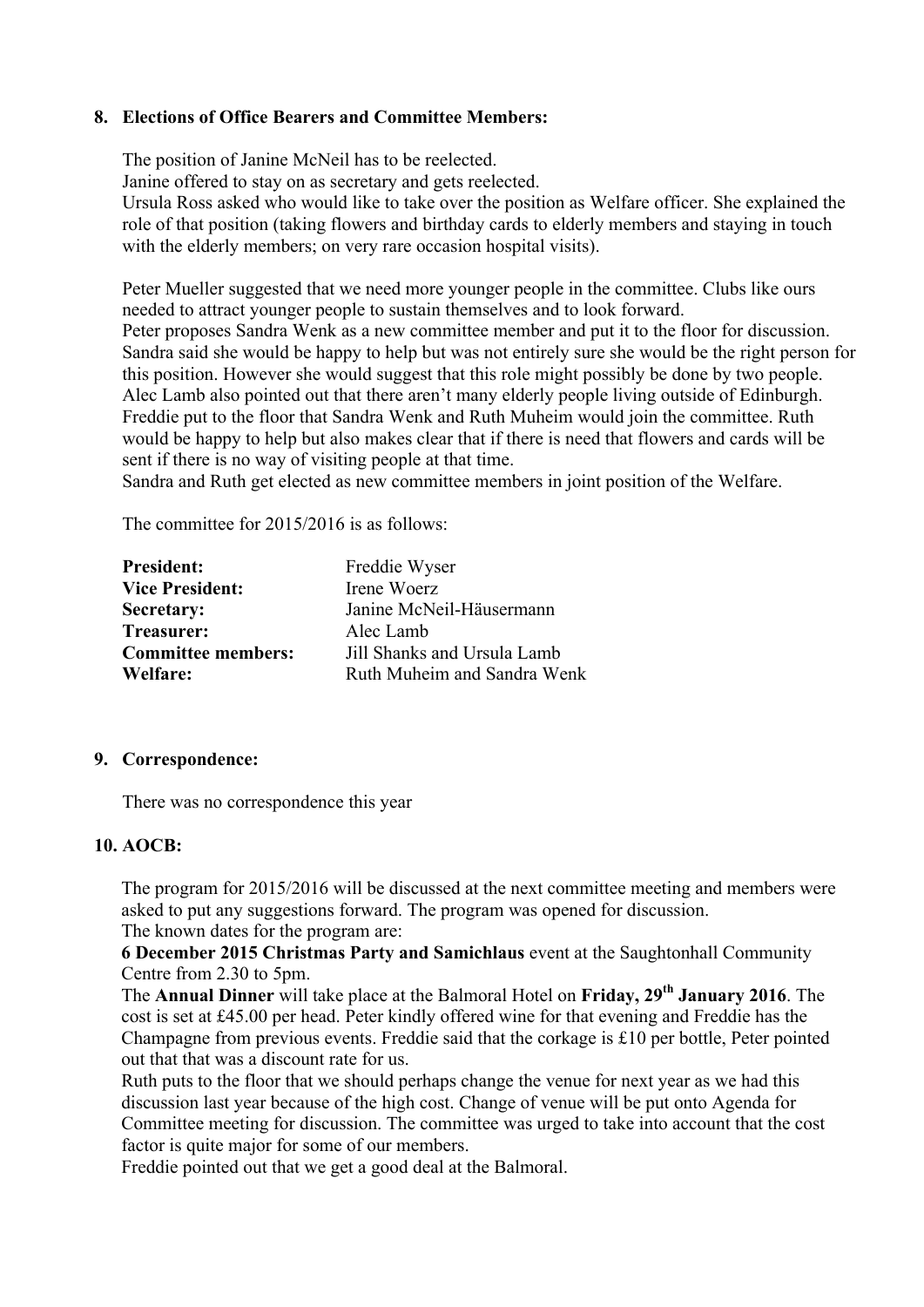The Menu for the Annual Dinner will be decided by the committee.

Possible Theatre trip between **8 – 12 March 2016 to the Kings Theatre** for a Gilbert and Sullivan show. Pam suggested to go as a group as one would get special discounts and a pre play talk. The **Fondue** dinner is set for **Saturday 19th March 2016** at the Saughtonhall Community Centre from 6pm to 10pm. Sandra pointed out that the Swiss Bakery is able to provide a Cheese mixture for the Fondue and asks the committee to bare that in mind.

The **FOSSUK AGM** will be held **20 to 22nd May 2016** in Edinburgh. Freddie, Peter and Franz are organising venue places as well as accommodation. The Regstration, the cocktail rececption and the Dinner will be held at the Balmoral. Accomodation has been booked at the Motel One across the road from the Balmoral. (Cost at Balmoral for double £350 / cost at Motel One £114 for double occupancy). They have thought of a program and have put suggestions towards the FOSSUK Committee for them to decide. Program would include to visit Roslyn Chapel and the Glenkinchie Distillery. There are no costs involved for the Swiss Club.

The **Swiss National Day celebrations** will be held on **31st July 2016**; at the Saughtonhall community centre 2 to 6pm.

Mark Newman suggested to hold another guided tour at the Botanics as we had before which proved really popular. He will liaise with Janine regarding a suitable date.

The **Swiss Ambassador's Concert** will take place in **October**, date and time to be confirmed. The **AGM** will be held on **22nd November 2016** at the Saughtonhall Community Centre, time will be confirmed nearer the date.

And the **Christmas Party** will take place on **4th December 2016**, time and place to be confirmed.

Freddie turned back to the point Peter earlier made regarding getting new members. There is also the discussion of changing the name of the club to attract more members. Peter Mueller said that as a Honorary Consul he could state that Aberdeen was a very active club but tended to do their own thing. He also commented that it was sad to see the West of Scotland folding up at the end of the year. Edinburgh was not inviting a wider section and that we should be more inclusive and not be exclusive. He posed the question of how to be a more open club for the central belt with people eager to join us. Discussion is put to the floor. Freddie was open to name change but hesitant at the same time because this would involve changing the constitutions. He pointed out that it had to be done in a legal way. Peter also mentioned that the likes of Hans-Martin Senn would love to be part of this club.

The talk went back to the website issue to be seriously considered in order to attract new members. Alec Lamb pointed out that we never have managed to attract any students. Peter said that we should be present in the social media and therefore need to update all. He put the idea of the "Stammtisch" to the floor which had been mentioned a year ago by Franz. If one is around one can join in the evening if not then another time.

Ursula Ross said that this would be like going back to the beginning when they got the club started and was very supportive of this idea. She said it is vital for somebody to take the responsibility to get it organised. Franz proposed to invite people from the central belt who are keen to join to meet them and to get to know them. Franz was eager to get the Stammtisch going and he will try and find a venue. For those interested and who would like to support him please get in touch with him. He thought that meeting once a month would be optimal.

Sandra said to be able to advertise it it would be best to put it out on social media to reach as many as possible. She pointed out from her work experience that a website has a lifetime of 5 years. She asked for the information of the website. Sandra suggested to create a new website. She suggested to use a website too that wouldn't cost anything and were all information could be uploaded. Janine proposed Sandra should write down the hours and costs for creating a new website and bring all the information to the next committee meeting.